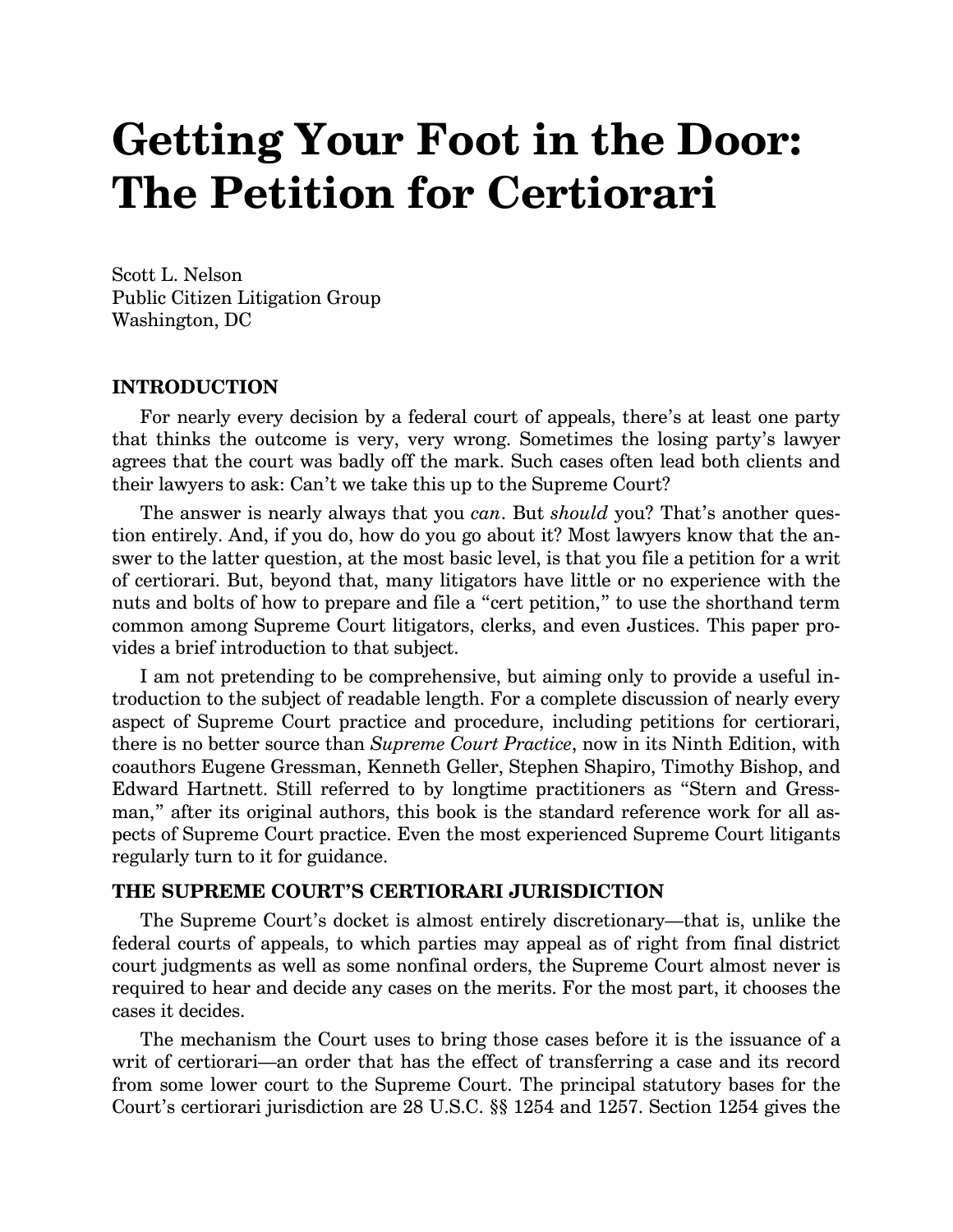Court certiorari jurisdiction to review cases from the federal courts of appeals, while 1257 provides for certiorari review of final decisions of state courts of last resort.

The Court's certiorari jurisdiction, though sweeping in scope, is exercised very sparingly. In the Court's October 2008 Term, for example, about 7,700 petitions for certiorari were filed—approximately 1,600 in "paid" cases (i.e., those where the petitioner could afford to pay the Court's filing fee and the printing costs associated with filing a petition) and over 6,100 in "in forma pauperis" or "IFP" cases (those filed by or on behalf of indigent petitioners, often prisoners, who are not required to pay fees).

Of those 7,700 cases, the Court granted certiorari in about 80, a rate of about 1%. That statistic is somewhat misleading, as the prospects for review are considerably higher in paid cases, which make up the vast majority of the cases granted. But even for paid cases, the rate at which the Court grants petitions for certiorari is less than 5%.

# **CONSIDERATIONS GOVERNING THE GRANT OF CERTIORARI**

Given that a grant of certiorari is such a statistical long-shot, is there any way to predict which cases have the best chance at making the cut? The answer is yes. An understanding of the factors the Court considers in granting certiorari can help you distinguish the relatively few cases that can be predicted to have a good or even excellent chance of attracting the Court's attention from the many that, realistically, have not a 5% or even a 1% chance of being granted, but no chance at all.

The considerations that govern the Court's exercise of its certiorari jurisdiction are concisely set forth in the Court's Rule 10:

Review on a writ of certiorari is not a matter of right, but of judicial discretion. A petition for a writ of certiorari will be granted only for compelling reasons. The following, although neither controlling nor fully measuring the Court's discretion, indicate the character of the reasons the Court considers:

(a) a United States court of appeals has entered a decision in conflict with the decision of another United States court of appeals on the same important matter; has decided an important federal question in a way that conflicts with a decision by a state court of last resort; or has so far departed from the accepted and usual course of judicial proceedings, or sanctioned such a departure by a lower court, as to call for an exercise of this Court's supervisory power;

(b) a state court of last resort has decided an important federal question in a way that conflicts with the decision of another state court of last resort or of a United States court of appeals;

(c) a state court or a United States court of appeals has decided an important question of federal law that has not been, but should be, settled by this Court, or has decided an important federal question in a way that conflicts with relevant decisions of this Court.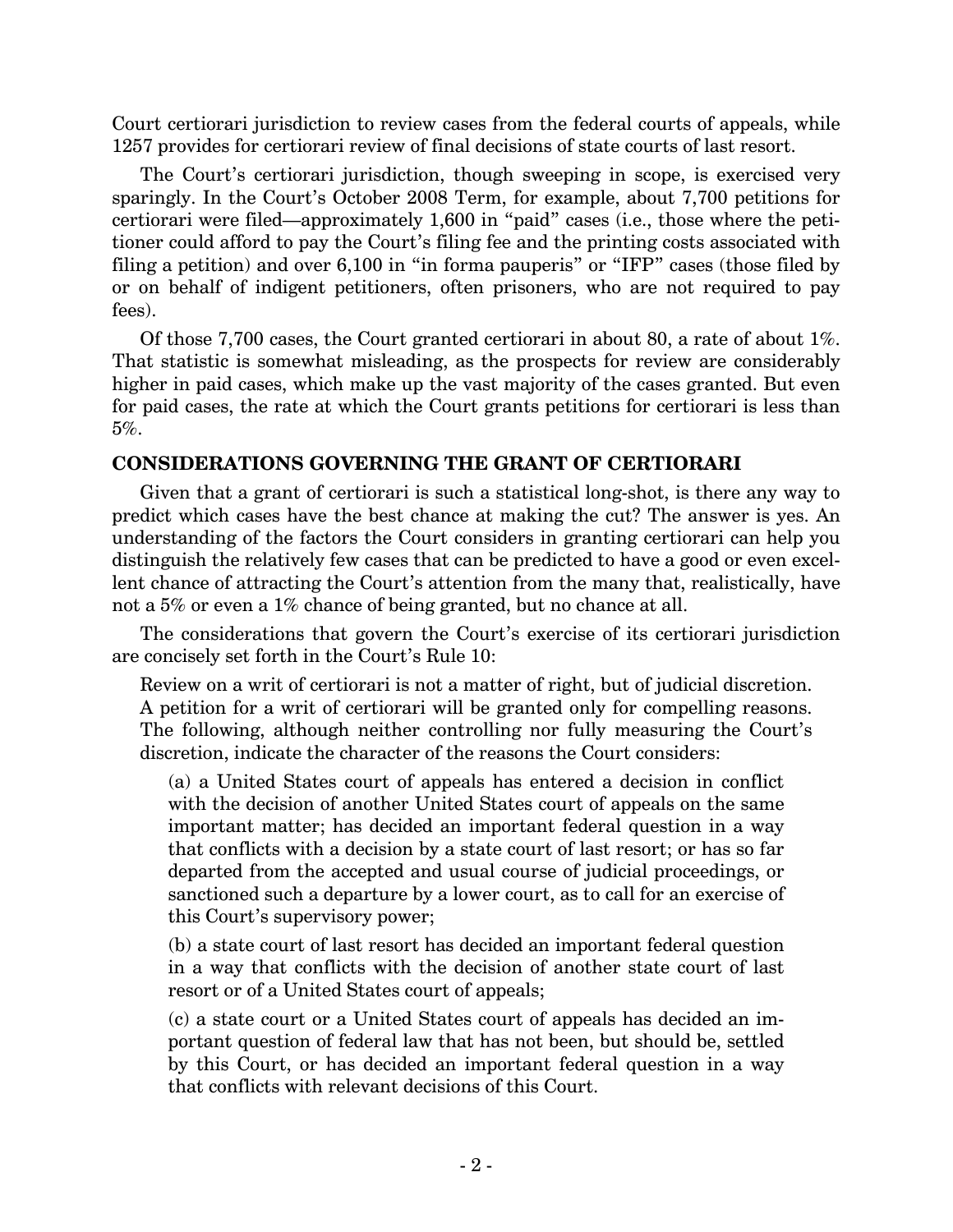A petition for a writ of certiorari is rarely granted when the asserted error consists of erroneous factual findings or the misapplication of a properly stated rule of law.

It's worth breaking those considerations down. To begin with, the Court for the most part is little interested in, or suited to, resolving issues of fact. The lower courts are perfectly capable of resolving fact issues; indeed, much more capable than the Supreme Court. The Court sits to resolve unsettled issues of law.

And not just any law, but *federal* law. State supreme courts are, of course, the ultimate arbiters of their own laws, so it would make no sense for the Supreme Court to waste its time addressing issues where its decisions would not even be authoritative. Indeed, the Court long ago held that it does not even possess jurisdiction to review a state-court decision that rests on state-law grounds (as long as those grounds are *adequate* to resolve the case without resort to federal law and *independent* of any principles of federal law). *See Murdock v. City of Memphis*, 87 U.S. 590 (1874); *Michigan v. Long*, 463 U.S. 1032 (1983). With respect to cases coming from the federal courts that turn on issues of state law, the Supreme Court is not without jurisdiction to review a federal appellate court's rulings on state law, but it is highly reluctant to do so, both because the district courts and regional appellate courts are more familiar with the laws of the states where they sit, and because any ruling the court might make on a state-law issue could be negated by a subsequent decision by the supreme court of the relevant state.

The federal-law issues the Court considers include both constitutional and statutory matters. It is a popular misconception that the Court considers constitutional issues to be somehow more worthy of its attention than statutory. In fact, the court hears at least as many cases involving important questions of federal statutory construction as it does constitutional cases. And the familiar principle that the Court should avoid constitutional questions whenever possible, though sometimes honored in the breach, means that the Court, at least in theory, has a preference for resolving cases on statutory rather than constitutional grounds.

How, then, does the Court decide which issues of federal law are "important" enough to merit its consideration? One of the key hallmarks of an issue the Court is likely to consider sufficiently important is that it is recurrent and has generated directly conflicting rulings by the federal courts of appeals and/or state supreme courts. S. Ct. R. 10(a). Such conflicts, by undermining the desired uniformity of federal law, are often considered to merit resolution by the Supreme Court because, absent such review, they will persist, having been decided by courts whose rulings are otherwise definitive within their territorial jurisdiction absent Supreme Court review. Conflicts among federal district courts or lower-level state courts, by contrast, do not present the same challenge to the uniformity of federal law, because such conflicts can be resolved by the federal appellate and state supreme courts. But when federal courts of appeals and/or state supreme courts are in disagreement, only the Supreme Court can resolve the conflict unless one or the lower courts overrules its own decisions or (in a statutory matter) Congress intervenes with clarifying legislation.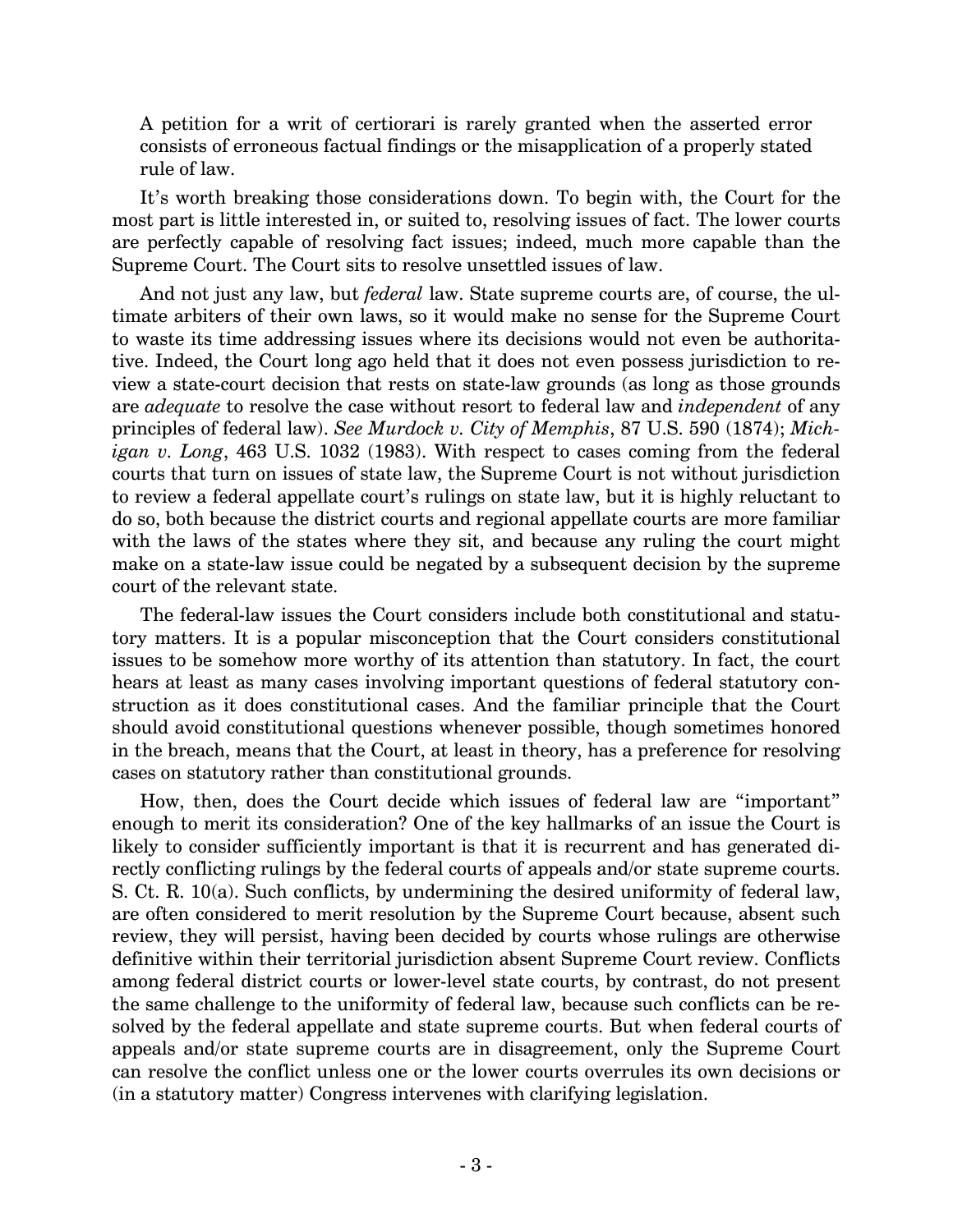This is not to say that every conflict on a question of federal law is viewed by the Court as "certworthy." Conflicts that are lopsided may be considered not worth resolving because the outlier courts may be likely to change their minds; conflicts that are "stale" because the decision or decisions on one side are comparatively old may also not strike the Court as worth resolving; conflicts over issues that arise only very rarely are generally less interesting to the Court than conflicts over issues that continually recur; conflicts over newly arising issues that few courts have yet weighed in on may be allowed to "percolate" further in the hope that a consensus will emerge; and other conflicts may appear likely to be resolved or effectively mooted by imminent legislation or regulatory action. Still other apparent conflicts may not appear to the Court to be genuine conflicts at all: Decisions may be reconcilable because they involved different fact patterns, even if the courts that rendered them made seemingly conflicting statements about the law. Other putative conflicts, such as the use by various courts of differently worded "tests" for addressing an issue, may make little or no difference in practice because they generally yield consistent results. And even where there is a real conflict over an issue, the Court is unlikely to accept a case to resolve it if the case would come out the same way regardless of which of the conflicting views the Court accepted: A conflict will generally be viewed as a reason for granting certiorari only if its resolution will control the outcome of the case in which the petition is filed.

Not every case, however, involves a conflict among the lower courts. The Court sometimes grants certiorari because a lower court's decision is perceived as conflicting directly with controlling Supreme Court precedents, *see* S. Ct. R. 10(c), although such cases are often difficult to distinguish from cases in which the lower court merely made an error in applying precedent, which is generally not viewed as a very persuasive ground for granting certiorari. The Court has frequently remarked that it generally does not sit to correct errors. A fairly blatant disregard of Supreme Court precedent is generally necessary to induce the Court to grant certiorari based on a claimed conflict with decisions of the Supreme Court.

Despite the general principle that a claim of mere legal error will not suffice to justify a grant of certiorari, the Court sometimes does grant certiorari in cases where there is no real claim of a conflict either among the lower courts or with a directly applicable Supreme Court decision. It is difficult to generalize about such cases, except to say that there is something about the alleged error that makes it stand out in the Court's eyes. In some cases, an important consideration seems to be that the lower court's decision appears not just erroneous, but outlandishly so. Another factor that appears to distinguish some cases where "mere" claims of error have sufficed is that they involve issues where a single appellate court's decision effectively resolves an issue on a nationwide basis, making it impossible or unlikely that a conflict among the lower courts can arise, as where a federal regulation is struck down on its face. And perhaps the most important factor that may serve to elevate a claim of error into an issue that the Court will find merits its review is the impact of the decision below. A credible argument that a decision will have widespread, deleterious effects, particularly on law enforcement, the conduct of government agencies, or the practices of im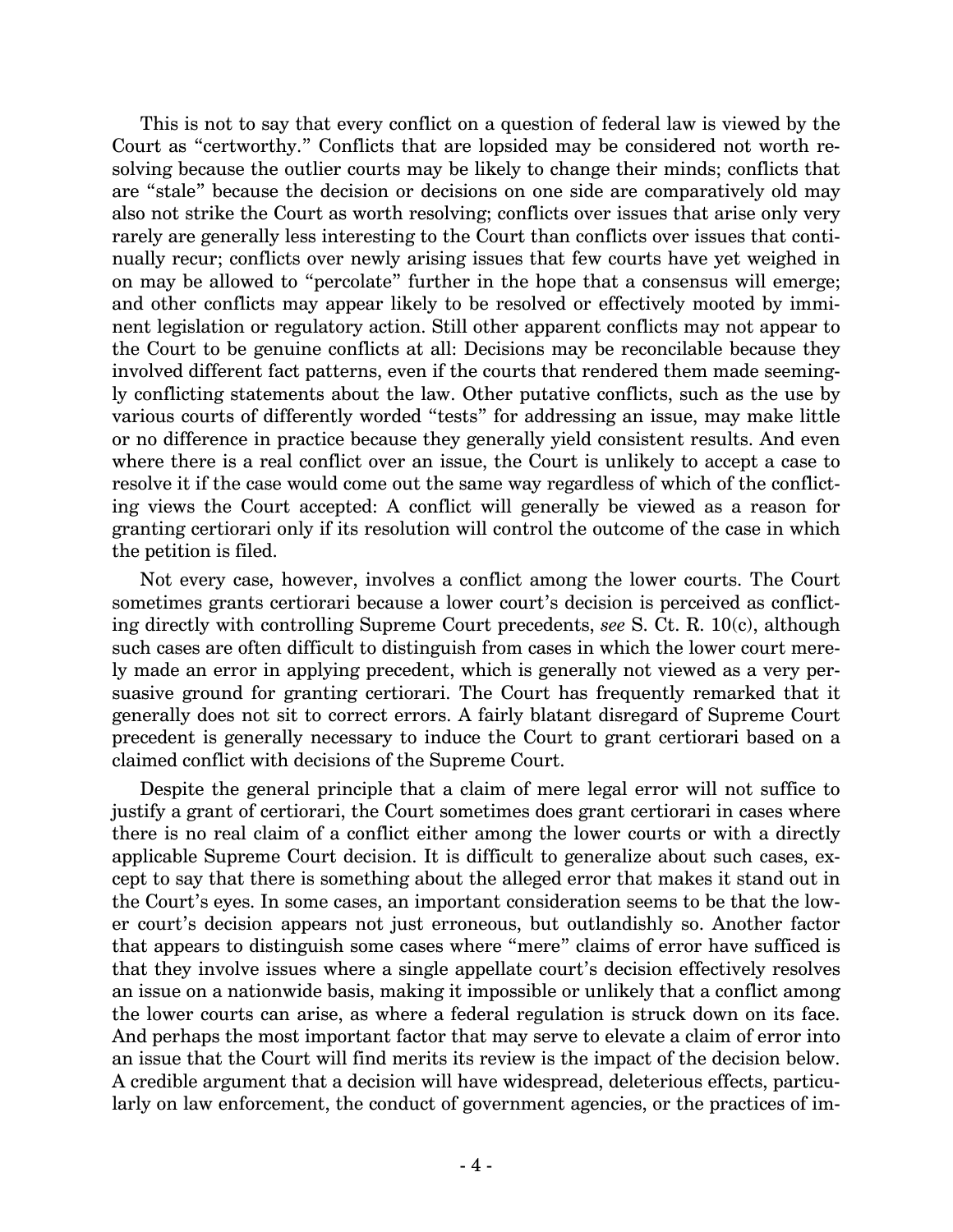portant industries may sometimes be more effective than a claim of a circuit-split on an issue that the Court will not perceive as important. For example, in the past few Terms, the Court has granted certiorari in a number of environmental cases where there was no genuine claim of a conflict among the lower courts but the petitioners were able to argue that the lower courts' decision was of questionable correctness and would have far-reaching effects on regulated industries. The example also serves to illustrate that the Court's perception of importance may reflect ideological leanings of the Justices.

The practical importance of an issue is not, of course, a relevant consideration only when there is no conflict. In any petition for certiorari, no matter how square a circuit-split you may have, an explanation to the Court of how the case matters, whether to an industry, to the criminal or civil justice system, to the environment, to employee-employer relations, to litigants who repeatedly face the issue—whatever—is essential. Although a circuit-split is probably the best predictor of a grant of certiorari, the Court regularly declines to hear cases that, at least on their face, appear to involve conflicts among the lower courts, so anything a petitioner can point to that may elevate the perceived importance of a case can only be helpful. In cases where there is no conflict, however, it is even more essential to point to such factors.

A few other considerations, not mentioned in Rule 10, are also worth discussing here. One is finality. In cases coming from the state courts under 28 U.S.C. § 1257, finality of the decision below is a jurisdictional requirement. If the appeal to the state supreme court was interlocutory, or the state supreme court remanded for further proceedings that could alter the outcome of the case, this requirement may not be met, though the Court has interpreted the requirement with some flexibility and held that some state court decisions that do not end a case but nonetheless are effectively definitive with respect to the federal issue may qualify as final. *See Cox Broadcasting Corp. v. Cohn,* 420 U.S. 469 (1975).

The statute granting the Court certiorari jurisdiction over cases from the federal courts of appeals, 28 U.S.C. § 1254, by contrast, does not require finality, and indeed permits the Court to take a case from a court of appeals even before the court has issued a decision (though the Court does so only very, very rarely). But the Court has long expressed a preference for granting certiorari in cases where the court of appeals' judgment is final, as further proceedings following a non-final appellate decision could obviate the need for the Court's intervention. *See Virginia Military Institute v. U.S.*, 508 U.S. 946 (1993) (opinion of Scalia, J., respecting the denial of certiorari).

Another factor that affects the likelihood that the Court may grant review on an otherwise important issue is whether there is an obvious alternative ground for affirmance that would avoid the need to decide that issue. In such cases, the Court will be less likely to grant certiorari.

And finally, it bears emphasis that the Court generally grants certiorari only to decide questions that were actually decided below, or at least that were properly raised below and *should* have been decided for an appropriate resolution of a case.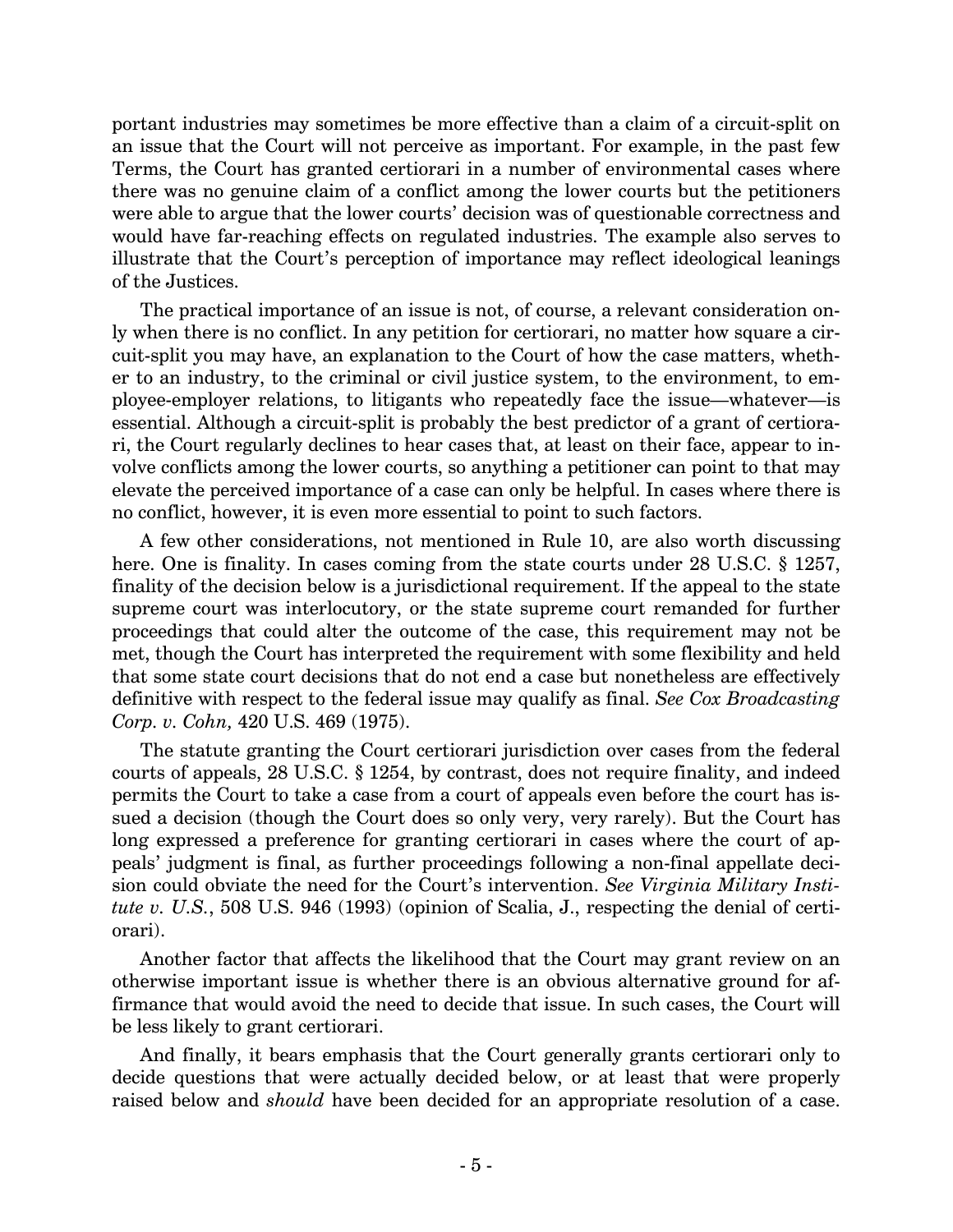*See Clingman v. Beaver*, 544 U.S. 581, 597 (2005). A claim that was waived below, or that the court below either did not mention or noted but expressly declined to decide, is therefore generally a poor candidate for certiorari.

All these factors must be considered by the advocate not only as they bear on how to prepare the most effective petition for certiorari, but also insofar as they affect the decision *whether* to file a petition. A petition for certiorari is costly to the client and delays the final resolution of a case. It also has costs for the attorney, not only in consuming time that might be better spent on matters where success is more likely, but also in its effect on his or her credibility before the Court. Especially for a lawyer who aspires to practice before the Court with some degree of regularity, petitioning in a case where there is no realistic possibility that the Court will grant certiorari is the jurisprudential equivalent of crying wolf, and may adversely affect the seriousness with which the lawyer's filings are taken by the Court. For these reasons, in the huge majority of cases lost in the lower courts, the right answer for both the lawyer and the client is not to file a petition for certiorari.

## **TIME FOR FILING**

If your case is one of the few where filing a petition for certiorari makes sense, the first thing you need to know is when you must file. Petitions for certiorari in both civil and criminal cases must be filed within 90 days of the decision of the lower court. S. Ct. R. 13.1. For civil cases, the time limit is set by statute, 28 U.S.C. § 2101(c), and the Court considers that time period "jurisdictional" and will not accept a petition filed outside the time allowed. S. Ct. R. 12.2.

When a petition arises from a state-court proceeding and the state's supreme court denied discretionary review, the time for filing runs from the denial of review, even though the petition seeks review of the judgment of a lower-level state court. S. Ct. R. 12.1. When a *timely* request for rehearing has been made in the lower court (state or federal), or when a lower court excuses and entertains the untimely filing of a rehearing petition or considers rehearing sua sponte, the time for filing the petition for certiorari runs from the date of the order denying rehearing. S. Ct. R. 12.3.

It is important to remember that when review is sought of a judgment from a court that separately issues a "mandate" sometime after it renders its decision, the time for filing does *not* run from the date of the mandate, but from the date of decision. S. Ct. R. 12.3. The timing of the mandate of the lower court is essentially irrelevant to the Supreme Court.

The time for filing a petition for certiorari may be extended (even the "jurisdictional" time limit for civil cases) by up to 60 days. S. Ct. R. 13.5. The procedure for obtaining an extension is to file an application with the Circuit Justice whose circuit covers the court whose decision is at issue. (The Court's website lists the current circuit assignments of the Justices.) The application must be filed, except in exceptional circumstances, 10 days before the petition would otherwise be due, and the Rule 13.5 sets forth its required contents. Although Rule 13.5 states that such applications are disfavored, most of the Justices grant them fairly routinely, though often for 30 ra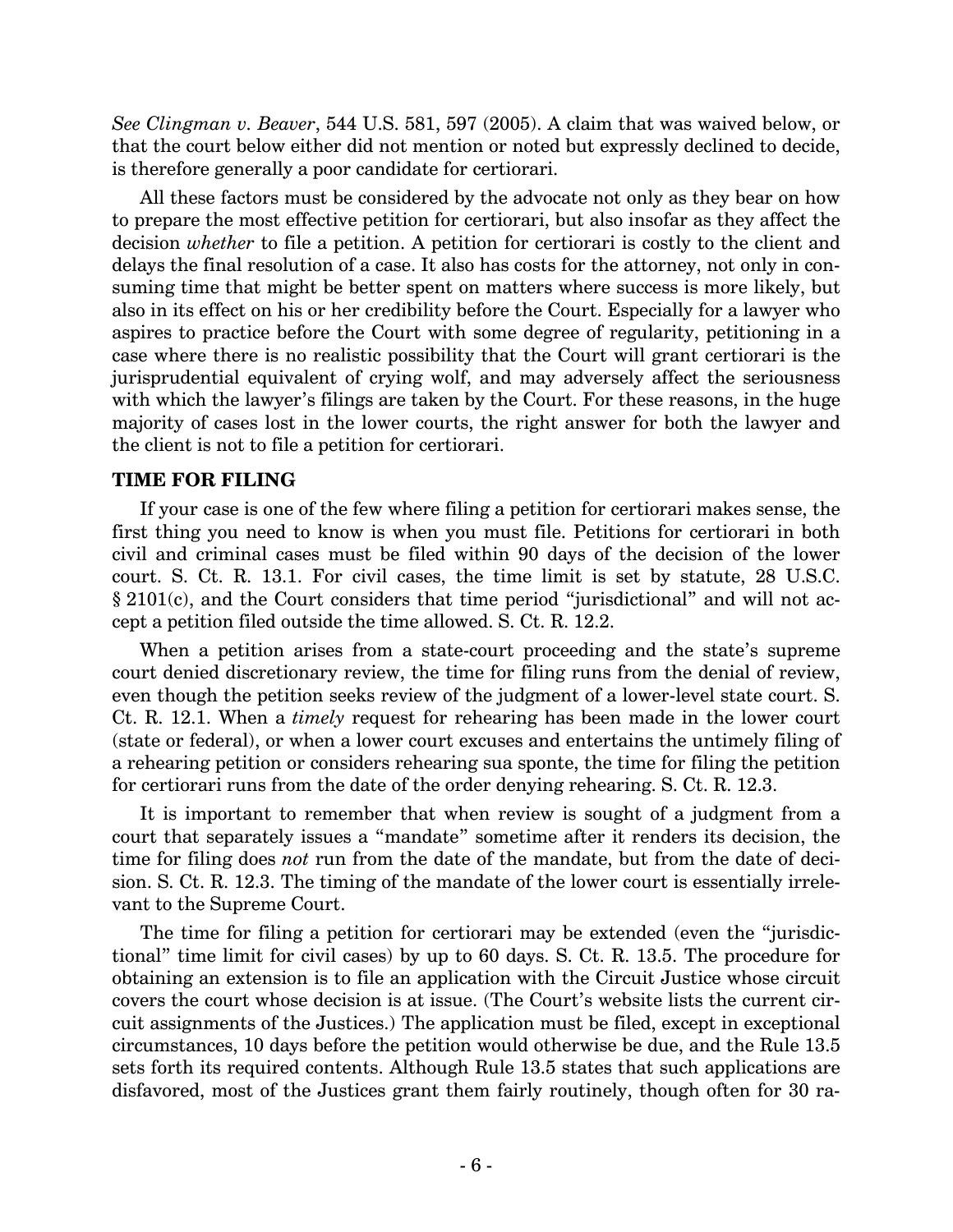ther than 60 days, especially in the common circumstance where a party has retained new counsel to prepare or assist in preparing the petition for certiorari. However, Justice Scalia, the Circuit Justice for the Fifth Circuit genuinely does disfavor applications to extend the time for petitions, and counsel for parties seeking review of a decision of the Fifth Circuit or of state courts in Mississippi, Louisiana, or Texas should not expect an application to be routinely granted.

The basic allotment of ninety days, plus the possibility of an extension, allows ample time for preparation of a petition for certiorari in most cases. Attorneys preparing petitions in paid cases should remember, however, that they must allow time for formatting the petition and appendix into the Court's required booklet form and having them commercially printed. Since most lower court decisions are now available in electronic form, formatting the appendix is no longer a terribly time-consuming task, but the printing process adds at least a day (if the attorney is able to format the documents and deliver camera-ready copy to the printer) or more (if the printer will be formatting the documents as well as printing them). On the other hand, since Supreme Court Rule 29 provides that the filing date of the petition is the date it was mailed to the Court (or delivered to a commercial carrier for delivery within three days), and since most printers who are experienced in preparing documents for the Court will also handle the filing, there is no need to build in additional time to allow for delivery of the printed petition to counsel before it is filed.

## **CONTENTS OF THE PETITION**

The petition for certiorari should be a relatively succinct document. It was long limited to 30 printed pages, but more recently the rule was changed to 9,000 words, or a little longer than a reply brief in a federal court of appeals. Using the Court's required formatting and fonts, 9,000 words works out to a little more than 30 pages, but counsel should by no means aim to use all the words allotted. Conventional wisdom is that the ideal length for a petition for certiorari is closer to 15-20 pages, but different circumstances may call for petitions of different length. A petition based on a clear conflict among the circuits over a federal statutory question that the Court will recognize as involving an important subject can usually be effectively written in far fewer than 30 pages. But a case where success depends on demonstrating to the Court that an issue that has not generated a conflict is sufficiently important to merit certiorari may require more explaining, and the Court has certainly granted its share of full-length petitions. Other things being equal, however, shorter is better.

The required contents of the petition, and the order in which they must appear, are set forth in Supreme Court Rule 14, except that the contents of the petition's cover are set forth in Rule 34.1. This article will not discuss every required element (e.g., listing of parties, tables of contents and authorities) but will focus on the major substantive parts of the petition.

## *The Questions Presented*

The first and one of the most important parts of the petition is the listing of the questions presented, which appears immediately after the cover and before the list of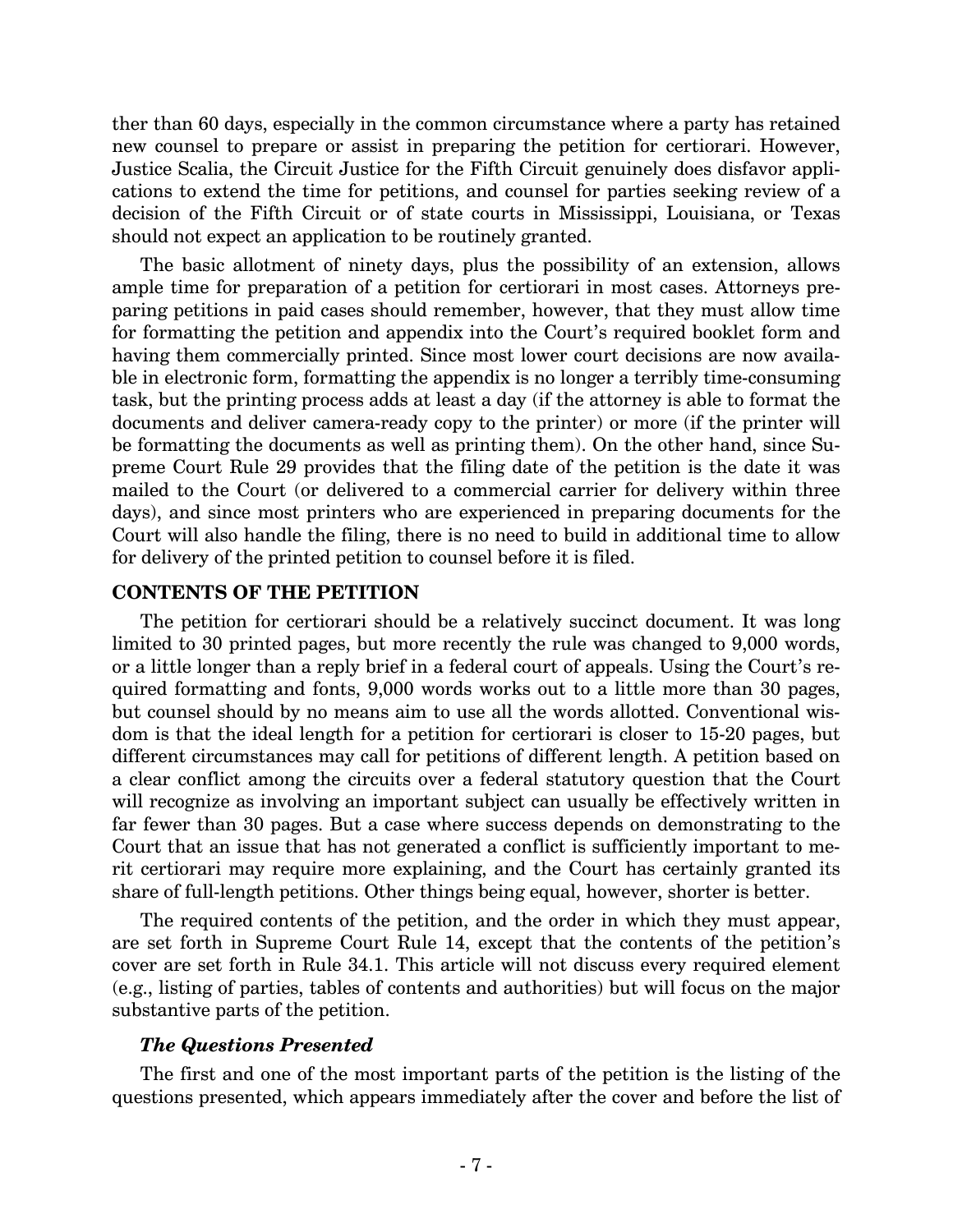parties and tables of contents and authorities. S. Ct. R. 14.1(a). The questions presented do not count toward the word limits of the document, and the page on which they appear is usually numbered with a lower-case Roman numeral i. Although they are thus not a part of the body of the petition, they are critically important because the Court's general practice once it grants certiorari is to limit its consideration to the questions presented in the petition or matters fairly included in them (or to alternative grounds for *affirmance* that your opponent may suggest). S. Ct. R. 14.1(a). Alternative grounds for reversing the court below that are not in the questions presented will generally not be addressed by the Court.

The question or questions presented are the issues you are asking the Court to decide *if it grants the petition for certiorari*. You should therefore avoid the mistake of framing a question along the lines of "Should this Court grant a petition for certiorari to review …" or "Did the court of appeals create a conflict among the circuits by holding  $\ldots$ " Those are not the questions that you will be briefing and asking the Court to decide once it grants certiorari, so they should not be framed that way in the petition.

A number of corollaries follow from the general principle that the questions presented are the issues that you want the Court to decide. First, the questions must be issues that were properly raised and decided in the lower court. Second, the questions must reflect the aspects of the lower court's decision that present issues appropriate for Supreme Court review under the general principles addressed earlier in this article—that is, they should be the important questions of federal law as to which there is a conflict among the lower courts or some other reason requiring review by the Court. Third, answers to the question or questions that are favorable to your position must be sufficient to dispose of the case in your favor. If the questions are framed in such a way that answering them either way would not affect the outcome of the case, the Court will be disinclined to accept the petition, as its job is not to decide abstract questions but concrete cases.

You need not have a separate question to cover each nuance of each of your theories as to why you should prevail, but you must take care that your questions are framed in such a way that each of the arguments you will want to present on the merits is fairly encompassed in one of your questions. That means, as a general matter, that without resorting to a strained or implausible reading of the questions, the Court would recognize each of your arguments as being aimed at providing a way of answering one of your questions that should result in reversal of the judgment below.

You should have as many questions as necessary to accomplish this end, while recognizing that an excessive number of questions is usually a bad sign. Supreme Court practitioners start being skeptical of petitions that have more than three questions. Indeed, most cases are granted to resolve what is essentially one issue, though the issue may have variants that are usefully divided into two or three questions. Because it is rare that a single case presents even one certworthy issue, let alone several, the presentation of too many questions begins to suggest that the petitioner's counsel may not know the difference between issues that merit the Court's attention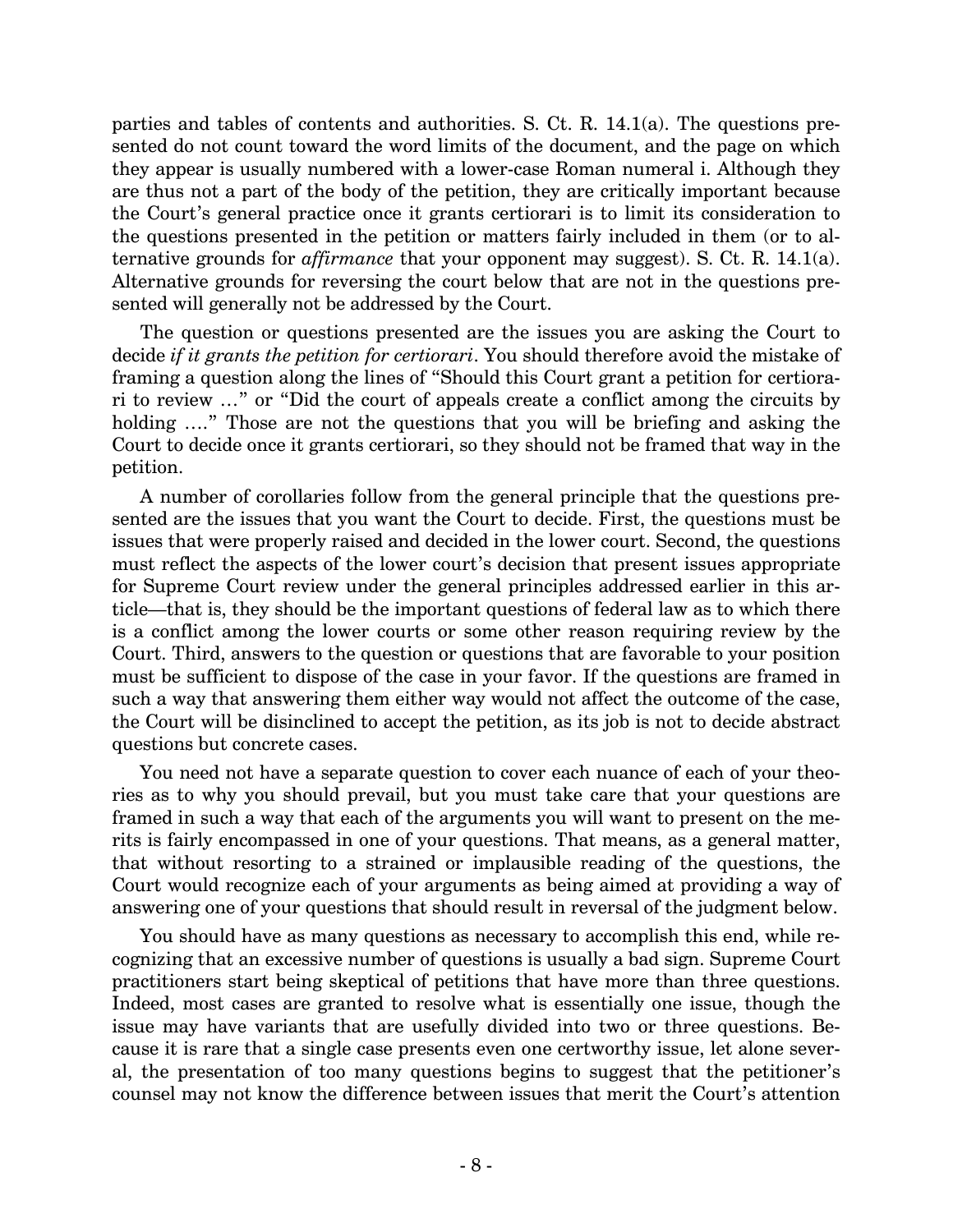and those that do not, or may have failed to exercise good judgment in distinguishing between them.

Because of the function of questions presented in Supreme Court practice—to define clearly what the Court will consider and decide—convoluted or argumentative framing of the questions may interfere with their effectiveness. This realization is contrary to the instincts of many attorneys who have been trained to frame questions presented in a one-sided or argumentative way. But Rule 14.1(a) clearly expresses the Court's preference that the questions be "concise[]," "without unnecessary detail," and "short," and that they "should not be argumentative or repetitive."

Despite these exhortations, it is sometimes difficult to frame a direct and straightforward question that fairly comprehends the issues in a way that will be understandable without some background knowledge of the legal framework of the case. To address these difficulties, many Supreme Court practitioners have, over the last ten to fifteen years, begun including a prefatory paragraph for their questions presented that supplies some context for the questions so that the questions themselves may be stated more simply and comprehensibly without building in a lot of background matter—something along the lines of the following:

The Smith-Jones-Tom-Dick-Harry Act of 1843, XX U.S.C. § XXXX, provides that XXX. The Act applies to members of the AAAA industry and determines whether they may BBBBB. In this case, the United States Court of Appeals for the Fourteenth Circuit held that the Act requires YYYY. Although two circuits agree with that rule, other courts of appeals have variously held that the Act requires ZZZZ, ZZZZ', and ZZZZ". The question presented is:

Nothing in the Court's rules says whether such prefaces may be included, but the Court has been accepting petitions whose questions include prefaces for filing and has granted many of them in recent years. Because the questions presented do not count against word limits, however, counsel should avoid giving the appearance that they are trying to smuggle argument or excessive factual exposition into the preface, and limit it to what is legitimately and fairly needed to provide useful context for the questions presented. Some prefaces have expanded to multiple paragraphs covering a full page. I am not aware of any petition being rejected because of such abuse of the prefatory paragraphs, but the better practice would be not to push the envelope.

## *The Introduction*

Rule 14 does not call for an introduction to the petition, but does not forbid one either. It has long been customary among many practitioners to start the petition with a one-sentence paragraph saying "Petitioner so-and-so respectfully requests that the Court issue a writ of certiorari to review the judgment of the United States Court of Appeals for the Xth Circuit." This boilerplate statement (like the interior caption used by some practitioners on the first page of the petition) is not required and seemingly serves no function. It is not as if the Court is unaware that a document with a white cover and the title "Petition for a Writ of Certiorari" is asking it to issue a writ to review the judgment of the lower court.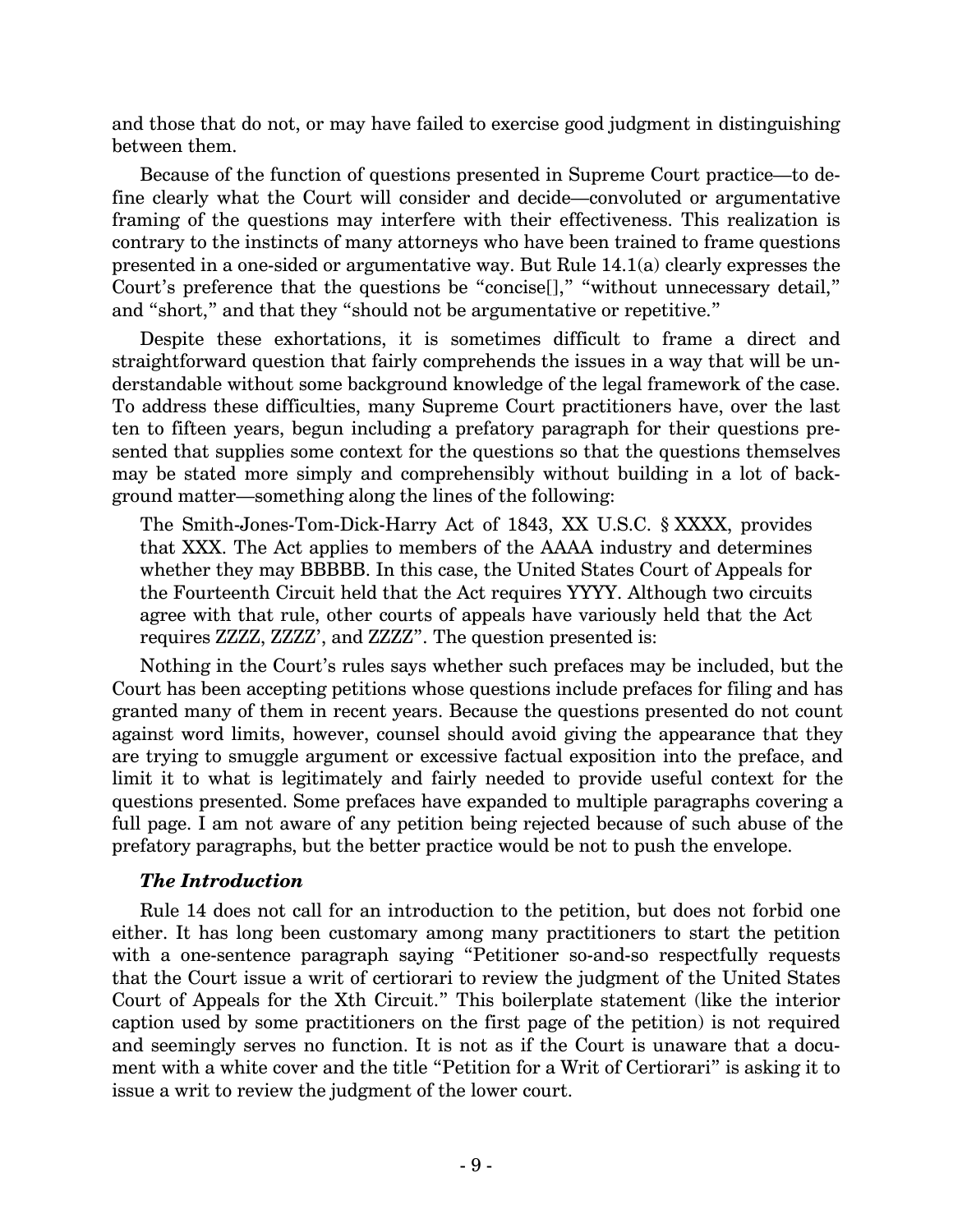However, with some expansion, the opening paragraph can be of use. Because the first few pages of the petition are otherwise filled with relatively uninformative matter involving the citation of the decisions below, the basis of the Court's jurisdiction, and quotation of relevant constitutional and statutory provisions, it can be useful to tell the reader up front what the case is about and why the petition is being presented. I therefore recommend a short introduction (preferably a single paragraph) that says what the case is about, what the lower court held, and identifies briefly the relevant conflict among the circuits or other reasons why the case is of sufficient importance to merit review.

#### *Citation of Decisions Below and Statement of Jurisdiction*

These two sections, which begin the petition (following any introduction), are short and straightforward, but there are a couple of points worth remembering.

First, in the "decisions below" section, you should not only provide citations to the relevant decisions and orders on rehearing, but also say where they are to be found in your appendix, the principal function of which is to provide the decisions to the Court for easy reference. The order in which they are to be set forth in the appendix is specified by Rule 14.

Second, in the "jurisdiction" section, it is important to remember to provide the dates of the decisions below and of any decision on rehearing, and to recite that the rehearing petition below (if any) was timely filed. If an extension of the time for filing the petition was obtained, the petition must so state and identify the date to which the time was extended. The paragraph must also identify the statutory basis of the Court's jurisdiction (usually 28 U.S.C. § 1254 or 1257) and there are a couple of other requirements applicable to particular kinds of cases, but the most critical function of this paragraph is to allow the Court to understand that the petition was timely filed.

#### *Constitutional and Statutory Provisions*

Next the petition must set forth the text and citation of relevant constitutional, statutory, and regulatory provisions involved. If these are lengthy, they may be set forth in the appendix. Remember that this section of the petition counts against your word limit, but that the appendix does not, so in addition to avoiding having your petition start with pages of eye-glazing statutory language, you benefit from setting forth lengthy provisions in the appendix if you are anywhere near the word limits.

Even if the length of the provisions requires that they be fully set forth in the appendix, however, it may be helpful to quote some of the most pertinent language in the petition. If, as is true in many statutory cases, the outcome turns on the construction of a particular statutory phrase, it is useful to have that language front and center in the reader's mind, together with enough context to make it understandable while not obscuring it.

#### *Statement of the Case*

Supreme Court Rule  $14.1(g)$  stresses that the statement of the case—like the rest of the petition—is to be "concise." Its most indispensable function is to explain to the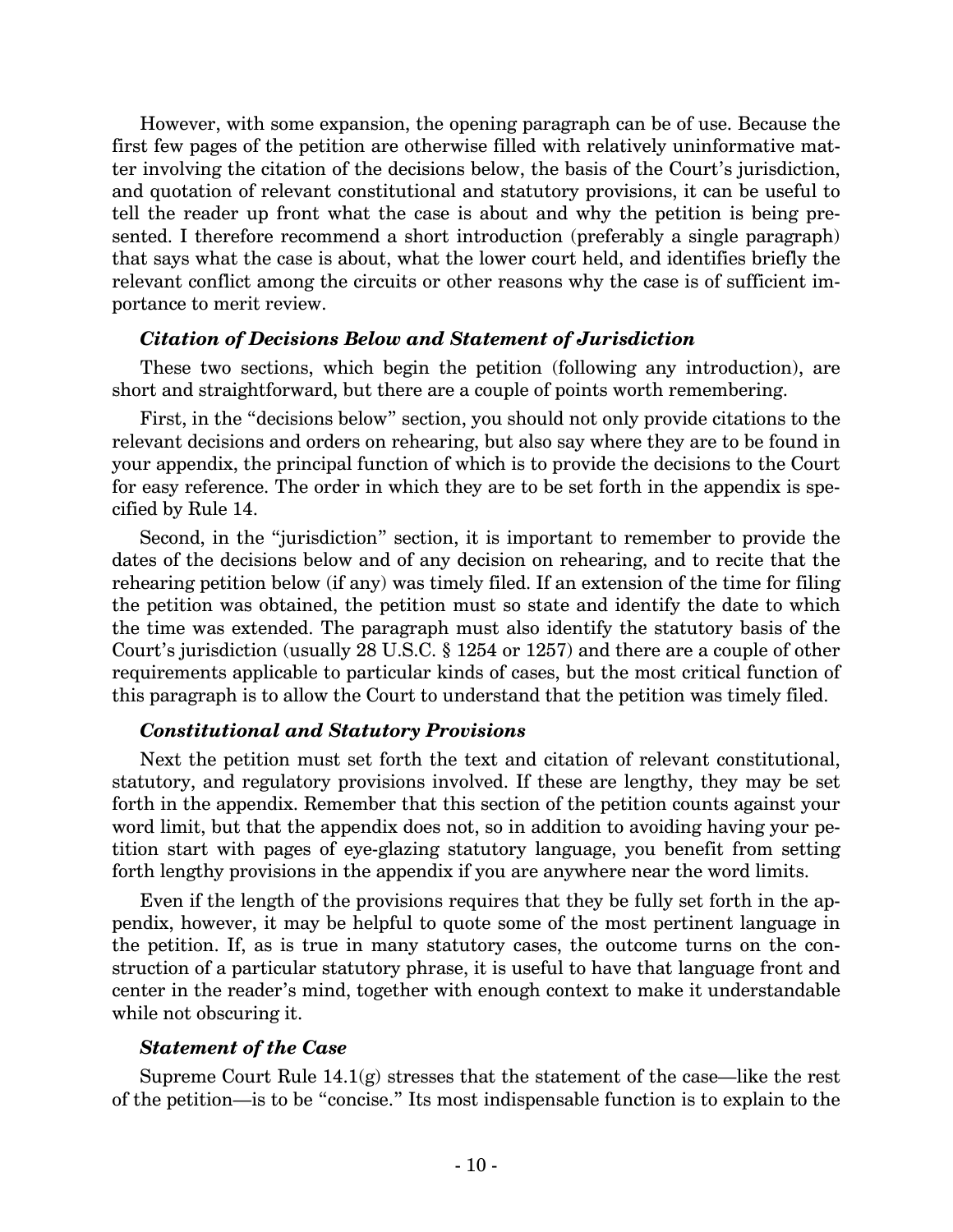Court how the questions of which you are seeking review are relevant to and dispositive of the case, and how they were raised and decided in the courts below. Indeed, in cases arising from state courts, the rule requires that the statement include a "specification of the stage in the proceedings, both in the court of first instance and in the appellate courts, when the federal questions sought to be reviewed were raised; the method or manner of raising them and the way in which they were passed on by those courts; and pertinent quotations of specific portions of the record or summary thereof, with specific reference to the places in the record where the matter appears (e. g., court opinion, ruling on exception, portion of court's charge and exception thereto, assignment of error), so as to show that the federal question was timely and properly raised and that this Court has jurisdiction to review the judgment on a writ of certiorari." Although there is no similar express requirement as to cases coming up from federal courts, it is equally critical to explain how the issue was raised or decided below in such cases, as well as to state the basis for jurisdiction of the lower federal courts (as the rule expressly requires).

Beyond that, the statement of the case should include a sufficient discussion of the facts (including not only the adjudicative facts of the particular case, but also any necessary background facts about the statutory or regulatory framework and the real-world setting affected by the legal issues) to allow the Court to understand how the issues you are raising affect the case and the parties as well as their broader significance.

Your discussion of the decisions below should provide the framework for your later argument that the case merits a grant of certiorari. That is, you should describe what the lower courts did in a way that sets up your arguments. For example, if you are claiming that there is a conflict among the circuits, it is especially helpful to quote any parts of the opinion below in which the court rejected or criticized contrary decisions of other circuits or state supreme courts. You may also want to highlight elements of the lower court's reasoning that will strike the Supreme Court as particularly suspect or that will otherwise feature prominently in your discussion of the reasons the Court should grant the writ.

In general, you should aim to present both the facts and decisions below in a way that is sympathetic to the position of the petitioner and that allows the reader to begin to understand why this is a likely case for a grant of certiorari even before you've made your arguments. You must, however, be careful not to appear excessively argumentative or to omit information that will call your candor into question when the respondent presents in the brief in opposition. If it is obvious to you that the respondent is likely to argue that there are reasons why the issues you say are presented are not really present in the case, that there is some obstacle to the Court's consideration of the issues, or that there are alternative grounds for affirmance, it may be advisable to anticipate and start defusing those arguments by including in your statement of the case the circumstances you will rely on to counter them. Also, if there is any doubt about the existence of a case or controversy (that is, if there are possible arguments that the case is moot or that the petitioner lacked standing), it may be advisa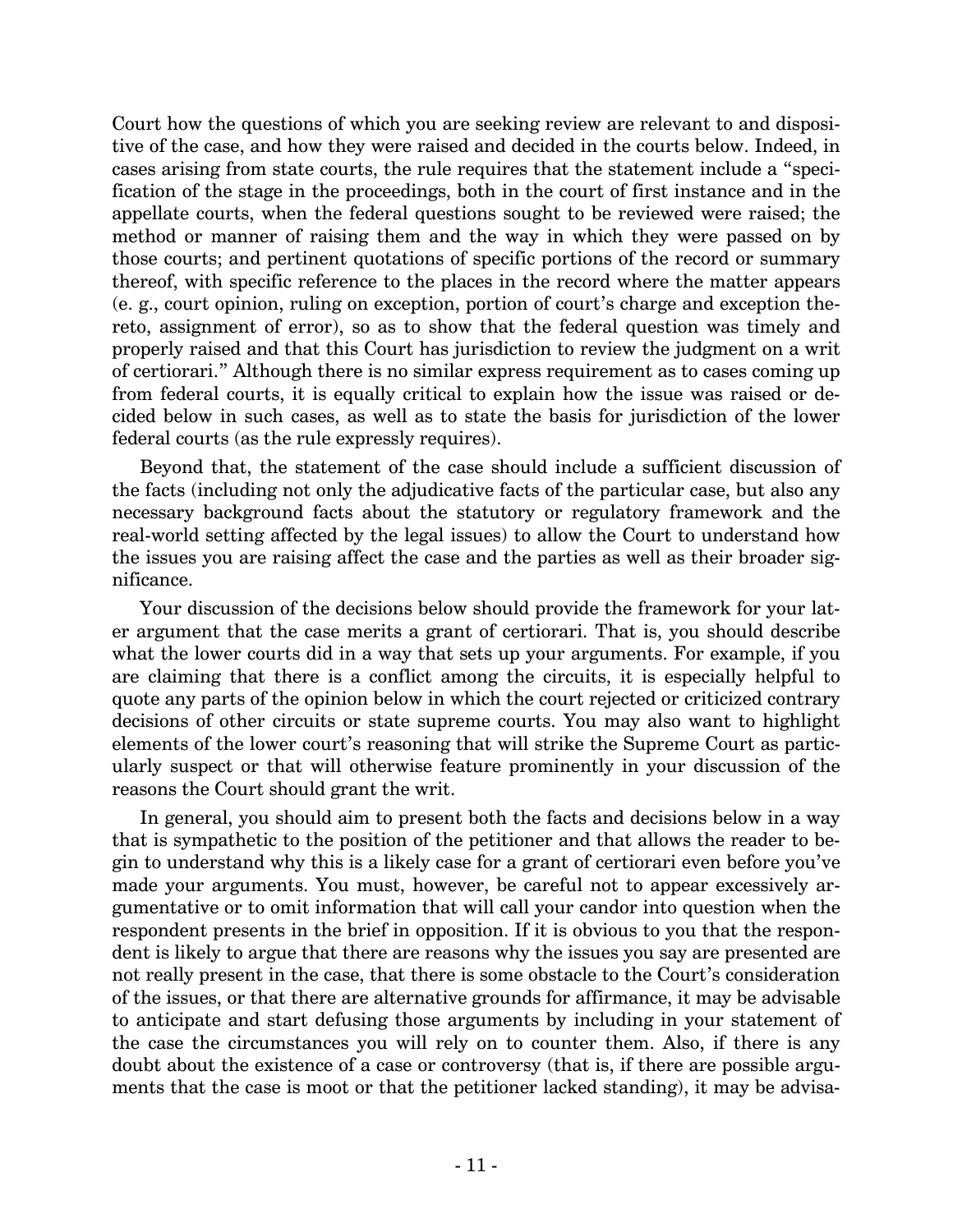ble to include information in the statement of the case to satisfy any doubts the Court may have on the subject.

Finally, a word of caution: Although it's important to present the factual information necessary to allow the Court to understand the issues and their significance, it's also extremely important not to go to excess. The law clerks who play the primary role in evaluating petitions and summarizing them for the Justices, as well as the Justices themselves, have very little time to devote to any one petition. Mindnumbing and tedious factual detail risks losing their attention and interest, and it also may suggest that you don't understand that the Court rarely takes cases that turn on particular facts ("factbound" cases, in the parlance of the Court and its bar) and that you are merely trying to relitigate factual matters you lost below. Even if there is a certworthy question lurking in the case, you may bury it under the weight of factual detail.

## *Reasons for Granting the Writ*

The final substantive section of the petition is its argument, which in keeping with the purpose of the petition is usually headed "REASONS FOR GRANTING THE WRIT"; the heading "ARGUMENT" is usually dispensed with, although Rule 14.1(h) does refer to this section as a concise argument.

The heading serves as a useful reminder to the advocate of what this document is aiming to do. Unlike the usual legal brief, which is designed to demonstrate that your position is correct, the petition for certiorari is principally aimed at persuading the Court that it should *decide whether* you are correct. The arguments you make should be focused on the goal of addressing the considerations discussed at the outset of this paper that determine whether the Court will be willing to hear your case. The merits of the issue usually form some part of that discussion, but they are not the be-all and end-all of the petition.

The general practice is to divide the "reasons for granting the writ" section into Roman-numeral-headed main divisions, which in turn may have subdivisions following a conventional outline structure (capital letters, Arabic numerals, lower case letters, etc., although the nature and length of the document don't usually make it appropriate to go very far with subdivisions). It may be helpful to start off with an introductory paragraph or two before Roman numeral I that summarizes the major reasons for granting the writ, although that may be superfluous if you have already done so in the introduction to the petition itself.

There is not necessarily any one correct or even preferable way to structure the reasons for granting the writ, but if you are relying primarily on a solid conflict among the circuits, or a blatant disregard by the lower court for directly applicable Supreme Court precedent, it is usually helpful to start there, then proceed to a relatively brief and punchy description of why the lower court chose the wrong side of the conflict, and then to a discussion of why the issue is of great significance. It is usually important to provide at some point the highlights of your argument that the lower court is wrong so that the Court knows not only that there is a conflict but that your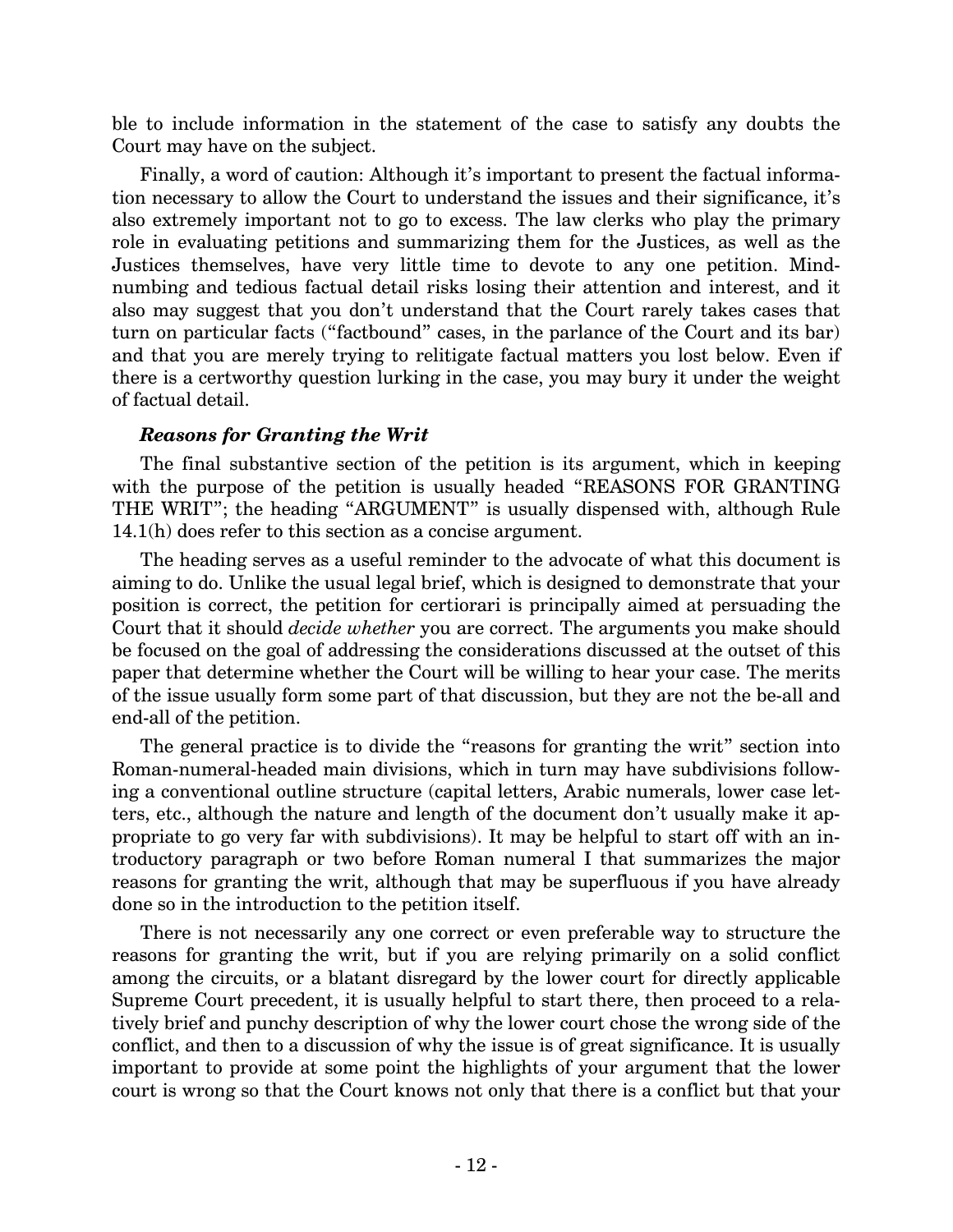side has some chance of prevailing, as the Court generally seems to have a preference even in conflict cases for granting in cases where it thinks the lower court probably got it wrong. Still, you don't want your merits argument to suggest that your principal goal is error correction as opposed to the presentation of an important issue requiring the Court's review. Your objective should be to put forward the principal points that show that you have a strong argument rather than to nail down every last point as you might attempt to do in a merits brief.

Framing the reasons for granting the writ is more complicated in cases where there is no square conflict among the lower courts and your task is to convince the Court that the correctness of the lower court's decision is nonetheless an important enough question to deserve plenary review by the Court. In such cases, a more extensive discussion of the merits may be necessary, coupled with a more than usually extensive discussion of the reasons that it is of national importance that the Supreme Court address the issue. You must convince the Court that the lower court's decision is so far outside the norm of judicial decisionmaking that it requires further review, even while avoiding the appearance that you are just rearguing the merits of a case lost below. Success in such cases may also depend on factors wholly outside your control—whether the issue coincides with matters that are of particular interest or concern to specific Justices, and whether the members of the Court may have a suspicion that the lower court in question is particularly prone to error such that an exercise of the Court's "supervisory authority" is called for.

As with the statement of the case and, indeed, everything about the petition, the reasons for granting the writ should be, as the Court's rules emphasize, as "concise" as possible consistent with presenting your best arguments that the case is important enough to justify granting certiorari. In the case of petitions premised on a square circuit split, for example, the more you have to say to explain why the lower court decisions are in conflict, the less persuasive your claim of a conflict is likely to seem. Similarly, in explaining the national importance of the case, your aim is to make it seem obvious to the Court that the case is of great significance at least to some important sector of society, government or the economy. If the importance of an issue is very hard to explain, the Court is likely to think the reason may be that it isn't really that important. And finally, if your claim is that even absent a conflict the decision of the lower court has, in the words of Supreme Court Rule 10, "so far departed from the accepted and usual course of judicial proceedings … as to call for an exercise of this Court's supervisory power," it should be possible to characterize that departure reasonably simply and succinctly. And again, remember that your audience—clerks and Justices reviewing dozens or hundreds of petitions in preparation for a conference of the Court at which they will be considered—necessarily has a limited attention span for any one case.

#### *The Conclusion*

Unlike the conclusion of a court of appeals brief or Supreme Court merits brief, which must explain exactly what disposition the court is being requested to make in a case—a task that sometimes requires some detail and precision—the conclusion of a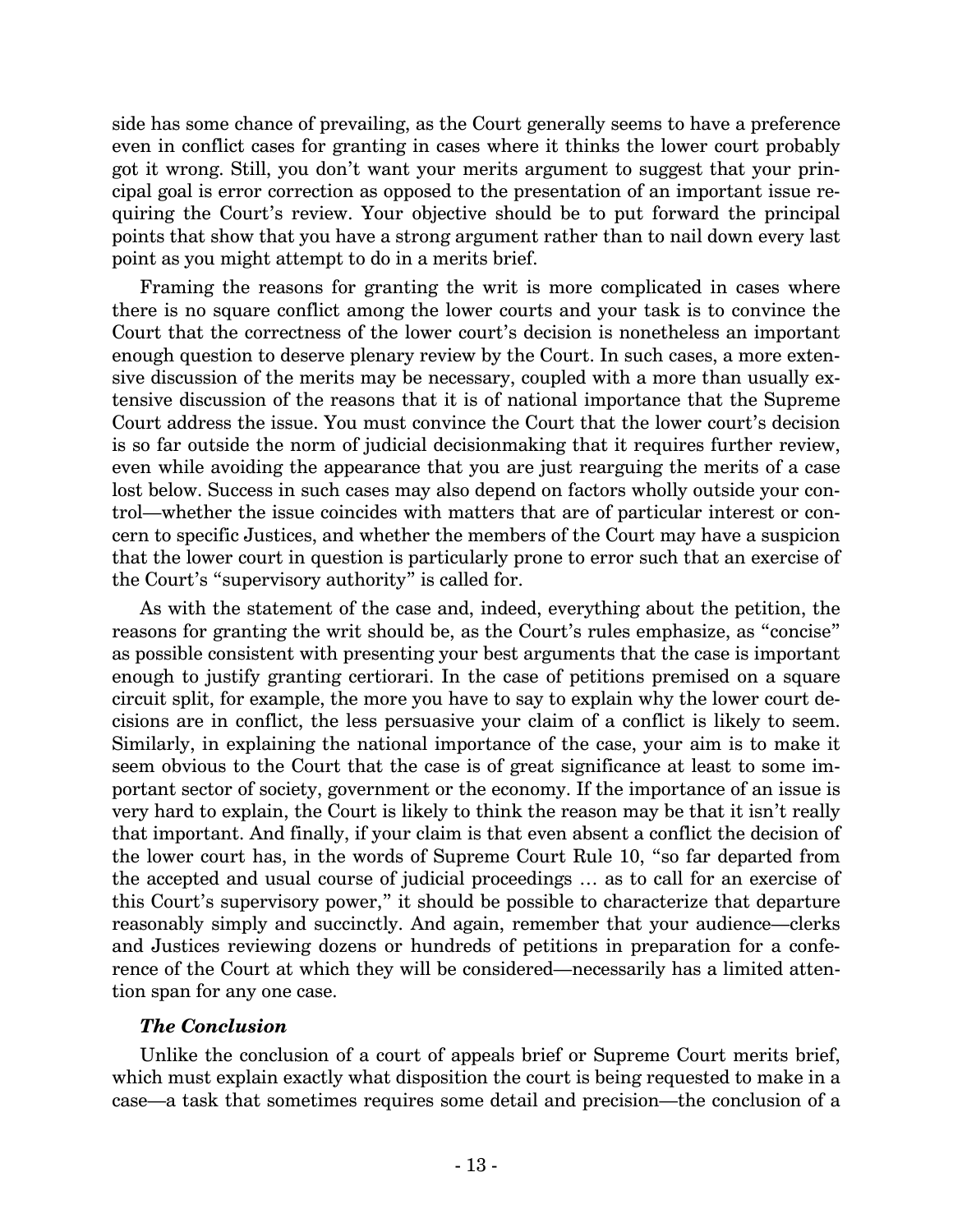petition for certiorari makes an entirely straightforward request: The petition for a writ of certiorari should be granted. While conclusions that sum up the arguments already made are sometimes used, in a document as short and straightforward as a petition for certiorari, that is seldom actually necessary.

# **FORMATTING THE PETITION AND APPENDIX**

I've referred above on a few occasions to the Court's distinctive formatting requirements for printed petitions and briefs. These are set forth in Supreme Court Rule 33.1, which describes the Court's "booklet format," which requires briefs to be presented as typeset and bound booklets measuring 6 1/8 by 9 1/4 inches. Among other distinctive features of the rules, the Court requires that booklet-format documents be set in a "Century" family 12-point typeface.

If you choose a printer that is experienced in preparing Supreme Court briefs, its employees will be able to assist you with the formatting. If you or others in your office are adept at document formatting, you can save money by formatting your petition in-house and providing camera-ready copy to your printer. Either way, you should take care to ensure that your petition complies with the Court's requirements.

If your client is indigent (including a federal criminal defendant entitled to representation under the Criminal Justice Act), you are exempt from the requirement of presenting your petition in booklet format and can instead prepare it as a typewritten document on letter-sized paper. In forma pauperis petitions in general have a much smaller statistical likelihood of being granted than paid cases, but particularly in federal criminal matters as well as in death penalty and other habeas corpus cases arising from state criminal proceedings, the Court is used to receiving petitions in typewritten format and taking them very seriously.

# **AMICUS SUPPORT**

Because the point of the petition for certiorari is that the case is so important that it demands review by the Court, it can be extremely helpful to have the support of amicus curiae briefs that support the granting of the writ. This is particularly true when the pitch you are making is not based on a conflict among the circuits, but on a decision that you claim is important because it threatens to have some broad and deleterious real-world impact. Having groups affected by the impacts you are relying on chiming in to tell the Court that the case is, indeed, very important to them appears to have some impact. It is certainly not necessary—many, and probably most cases in which the Court grants certiorari do not involve cert-stage amicus briefs—but if your case is one where persuading the Court that the practical import of a decision is a principal reason for review, it helps to provide the Court with something beyond your own say-so that that is the case.

If you are going to attempt to obtain amicus support, it should be lined up before you file your petition, because an amicus brief supporting the petition must be filed within 30 days of the docketing of the petition, and that time cannot be extended. In addition, notice must be given to the parties (including the respondent) of intent to file a cert-stage amicus brief at least ten days before it is filed. The purpose of these